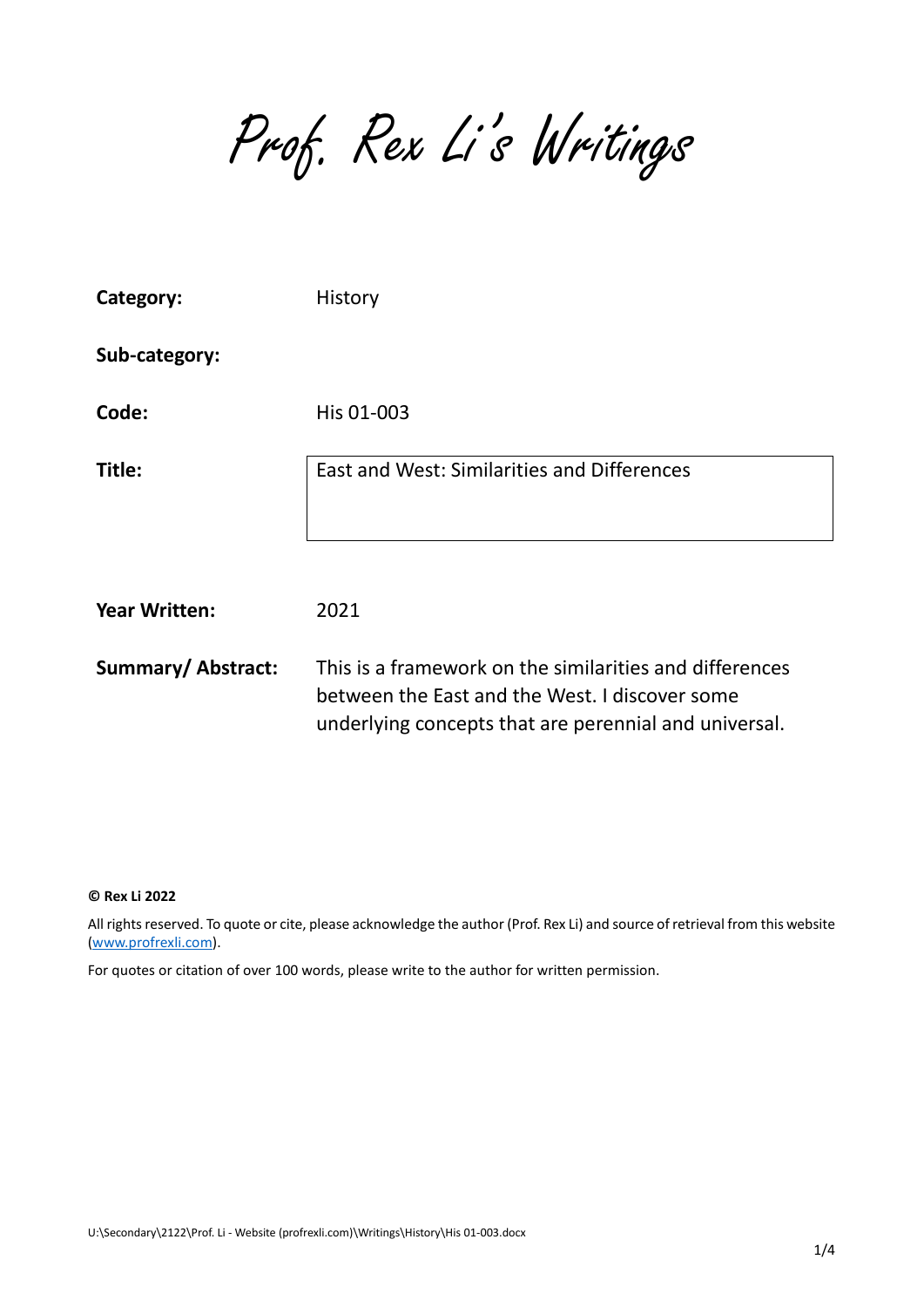**Prof. Li's Ideas 897 (15/6/2021) Revised (17/6/2021)**

## **East and West: Similarities and Differences**

|                     | East / China                      | <b>West</b>               |  |
|---------------------|-----------------------------------|---------------------------|--|
| <b>Differences</b>  | Collective                        | Individualistic           |  |
|                     | Conformity / Control / Constraint | Freedom                   |  |
|                     | Follow the rule                   | Creativity                |  |
|                     | Family-based                      | Feudal-based              |  |
|                     | Harmony                           | Challenge / fighting      |  |
|                     | Hierarchy                         | Equality                  |  |
|                     | Autocratic                        | Democratic                |  |
|                     | Man in roles (君君、臣臣、父父)           | Human emancipation (人的解放) |  |
| <b>Similarities</b> | (君權神授 / 天子)                       | Christianity / God        |  |
|                     | 秦、漢、明 醬缸歷史文化                      | Middle age / Dark age     |  |
|                     | 儒家 / 大同說                          | Christian Ideal / Utopia  |  |
|                     | 王權(由上而下)                          | 神/君權(由上而下)                |  |
|                     | 士大夫                               | Church controls knowledge |  |
|                     | 中華帝國侵略                            | 帝國主義侵略                    |  |
|                     | 愛(泛愛,兼愛,平等(?))                    | 神愛世人、平等                   |  |
|                     | 民本                                | 民主                        |  |
|                     | 中庸                                | Aristotle (Golden mean)   |  |
|                     | 經商                                | Capitalism / business     |  |

(1) In my 20s / 30s, I discovered the East – West difference as the collective and the individual. This explains a lot of cultural differences.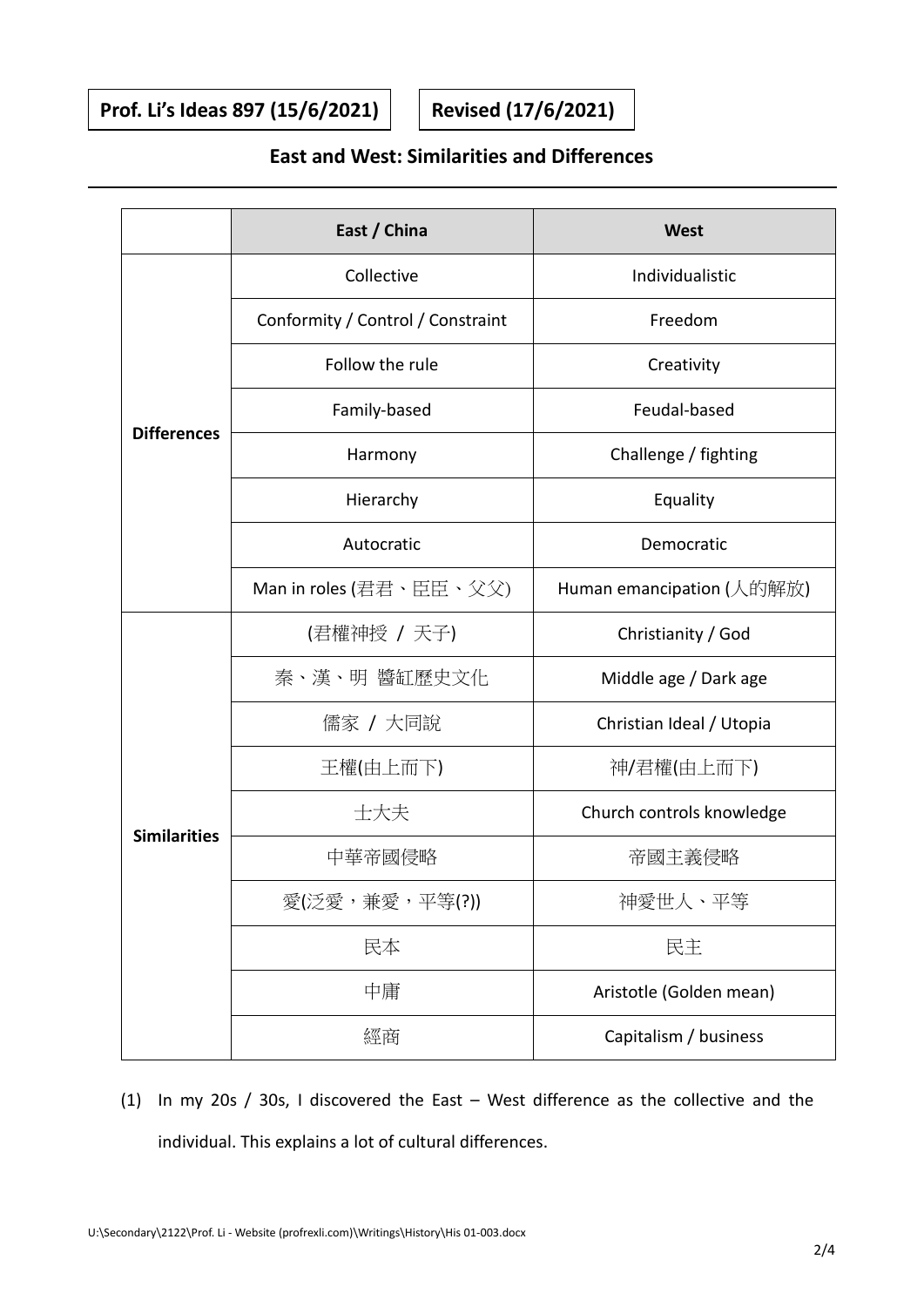(2) At the same time, I see similarity in domain but they are different in meaning and ideas:

| West              | East |                        |     |
|-------------------|------|------------------------|-----|
| Democracy (民主)    | ٧S   | For the people $(E_4)$ |     |
| Utopia / Republic | vs   |                        | 【大同 |

- (3) In recent years, I discover similarity: same human species in different environment and setting creating different culture, philosophy for similar goals (?)
- (4) Both East / West were autocratic. Both have dark ages, both had hierarchy, both exerted control on people. Both have skills to improve life (hunting, farming, cooking, living) and both have means of resource allocation. Both have high ideals too.
- (5) The rise of science transforms the earth and human history. Science – rationality serves to lead us to the present world.
- (6) A few underlying concepts are perennial and universal:



- (7) Reflecting on modern Chinese history:
	- (a) 中國原是一個共同文化 儒家思想和歷史,民族。以往是朝代天下觀,在西 方壓力下形成國家觀念。